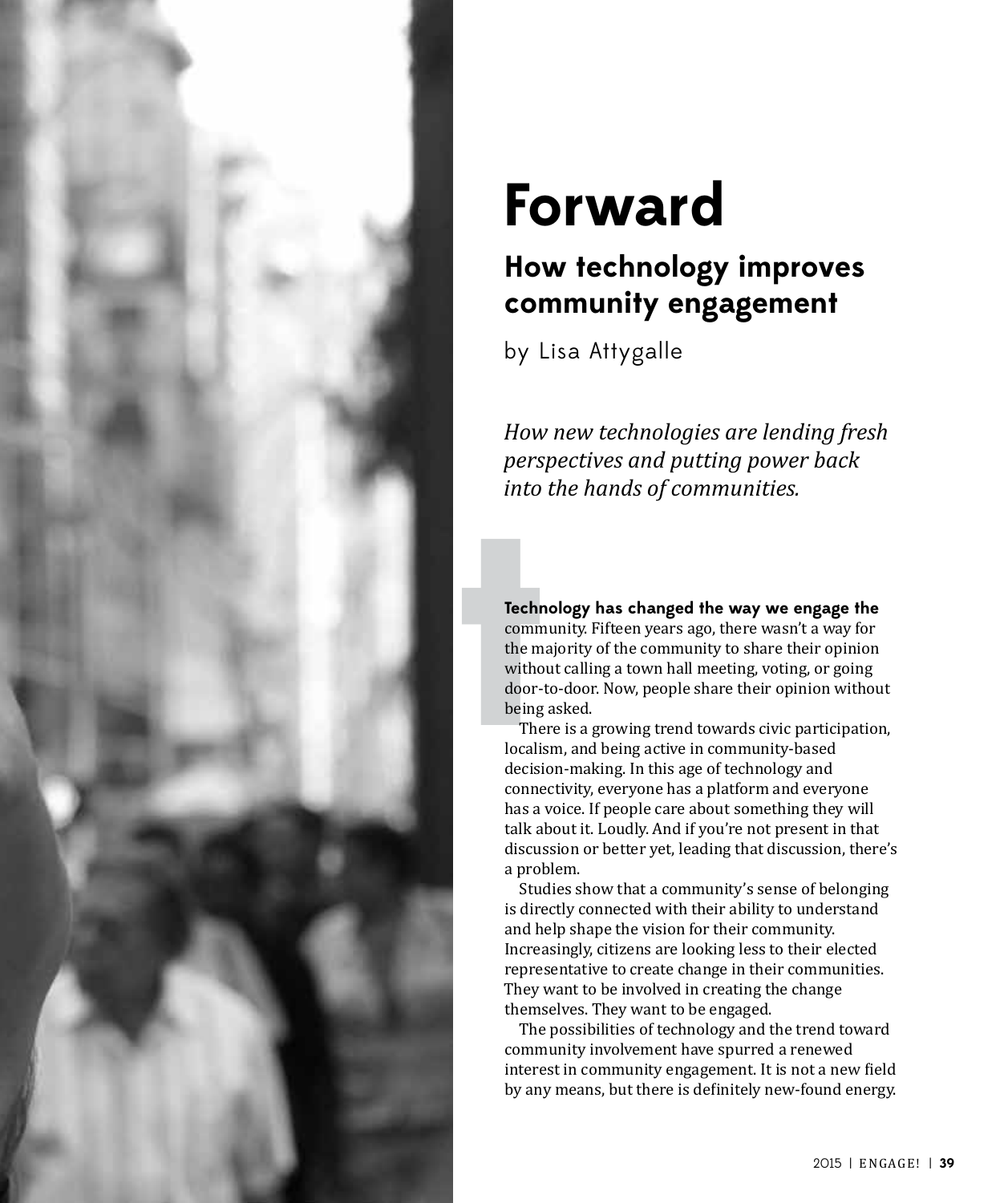I believe this revitalization has occurred because of two main factors: First, the communication methods available to us have grown exponentially, and second, technology has made deeper engagement possible online, which can expand the breadth, depth and quality of engagement.

#### **The exponential growth of community engagement methods**

Technology enables those who want to be involved in their community. It allows people to participate across geography, regardless of timing, and without physical or psychological barriers. It allows people to champion their ideas, share broadly with their networks, and advocate for change in ways that

## You have seven seconds to capture someone's attention.

accessible. Technology has also enabled the facilitation side of community engagement in

weren't previously

many ways. Online surveys and polls are easier to set up and administer compared to their traditional versions. The amount of manual input is reduced and the tabulation and analysis of the data are built into the tools. The average cost per person is less than offline methods. And, the breadth of exposure widens with sharing capabilities available through integration with social networks and email.

Notwithstanding the advancements in technology, the fundamental principles of designing an engagement strategy are still relevant. I love using the Community Engagement Continuum as a framework and checkpoint when designing engagement strategies. The continuum was originally developed by IAP2 in the early 1990s and has been adapted and evolved ever since. Despite the modifications, I still prefer the original, mostly for its simplicity.

When online communication methods are layered onto the continuum, it becomes evident just how many options there are to engage the community in the online space alone. This makes the work of designing engagement strategies both easier and harder, while raising a series of new considerations:

**Your audience:** How do they receive information, how can you reach them, where are they already interacting, are there any barriers to engagement?

Your resources at hand: What's your budget, do you have creative people or resources to use?

**How your engagement will be iterative:** you engaging the community to generate ideas rather than waiting until you have the answers?

**The appropriate level of engagement:** complex is the initiative? How much time do you have? How interested is the community? How do you want the community to feel at the end of the initiative?

The term *buy-in* is often used when referring to the goal of engagement activities: "We need the community to buy-in to the idea of X, Y, and Z." But it's



important to note that buy-in should only be the goal when informing, consulting, or involving. Buy-in is when the community feels informed and agrees with the decisions made, whereas ownership is when the community feels part of the decisions made.

Consider both online and offline engagement strategies and link them together. The lower levels of engagement are easy to facilitate online since the technology has been around for over 10 years. Most initiatives have websites, newsletters, email lists, and social media accounts that make informing easier than it's ever been before. Informing used to be done by paper fliers, going door-to-door, by radio and television, which are all more expensive than the online methods available to us today. It's also easier to track the reach of how many people saw the message - opened, clicked, interacted with it - than with offline informing methods.

You can also use online and offline versions of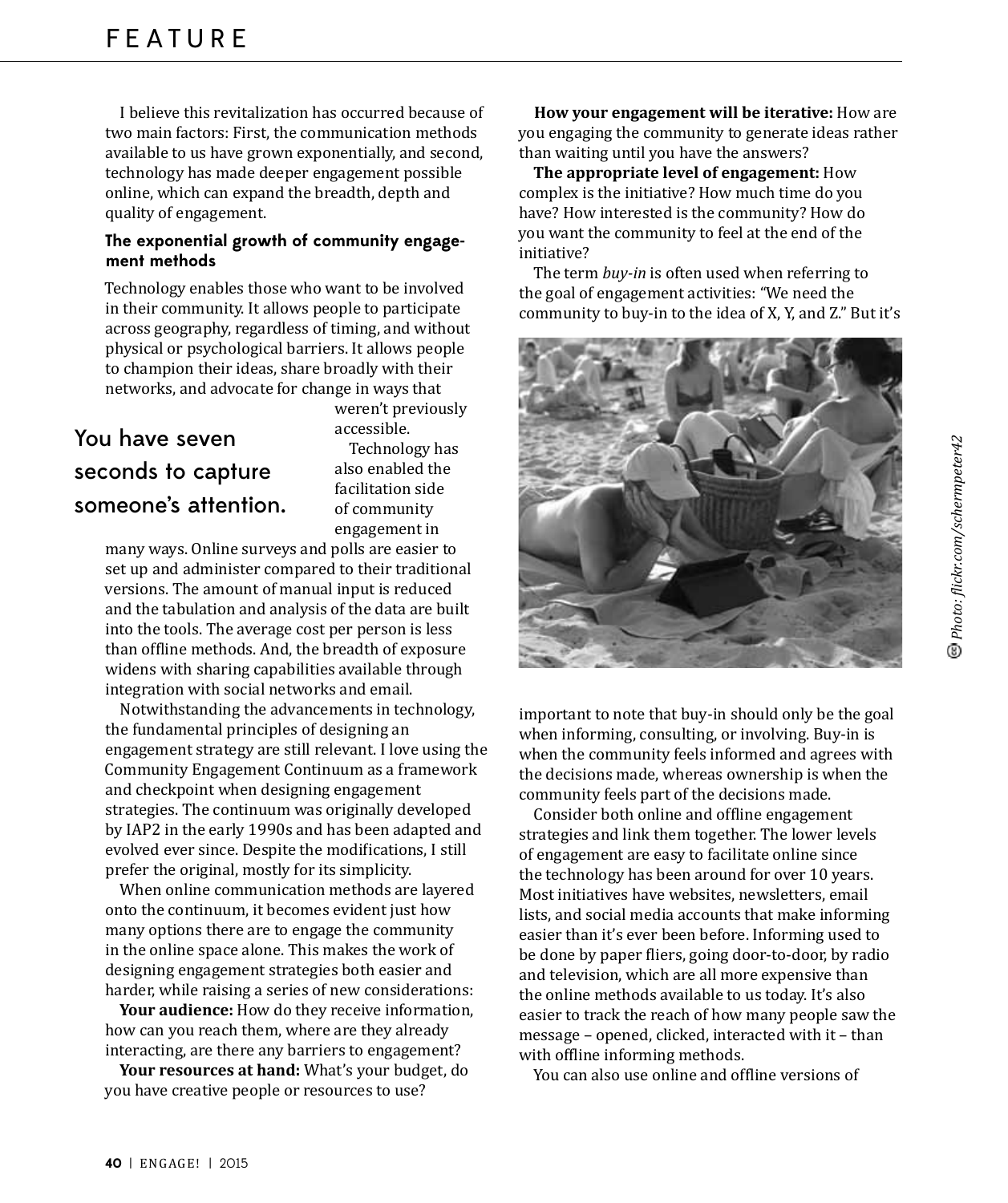the same strategy to reach a diverse and potentially wider audience. For example, an online survey and a paper survey, or social media and a paper comment card. Consider tactics that bridge online and offline, like an online survey on a tablet at an event, or inviting people who vote online to an in-person community roundtable.

#### **How do you ensure that the community is informed?**

Most of us look at the engagement continuum and aspire to invite deeper levels of engagement - which is great - but informing is still absolutely critical at every stage. Informing is a fundamental component of consulting, involving, collaborating, and empowering. For example, you would not be wise to invite community-wide decision-making where people make decisions based on varying information.

Informing is also the way by which you demonstrate accountability to the community. Once you consult, the community needs to be informed of what happened - what did you learn, what new thinking emerged, what is the most popular option at this stage, is there consensus? This feedback loop is fundamental. Engagement is iterative, so these feedback loops of informing and engaging foster progress.

#### **How will your message or invitation get through the clutter?**

People are inundated with information and there are many communication channels vying for their attention. To help your message get through the clutter, Dave Biggs, Chief Engagement Officer at MetroQuest, shares these four tips from the advertising world for designing engagement strategies:

- **1. Know your audience:** audience is and design your strategy with them in mind. Then think about your two secondary audiences. You'll be more successful if you design for someone rather than designing for everyone.
- **2. The seven second rule:** to capture someone's attention. People are busy, they're driving past signs, skimming the paper and scrolling quickly through their Facebook news feed. If you don't capture someone's attention within seven seconds, you'll have to try again later.
- **3. The seven minute rule:** Once you have someone's attention, you've only got it for seven minutes.

### **USING TECHNOLOGY TO FACILITATE BUDGET DECISIONS**

#### **The City of Vallencia has a budget of \$1.5 million**

to spend on public services and asked citizens to propose ways to use it. In a final shortlist of 17 issues (the engagement process started with crowd-sourced issue and idea generation), citizens can vote on how they would like the money to be spent over the coming year. The only constraint is that the total must not exceed \$1.5 million. Participants are asked to consider each issue and decide whether they want the city to move ahead with funding the proposals.

All of the options under consideration have been grouped under different topics:

- Health and Safety
- Recreation
- City Improvements
- Police and Fire Services
- Environment
- Education

Within each topic, participants can rate how much they support or oppose each option and weight the topics in terms of importance to them. Participants will have more influence on topics they identify as important.

The city used Ethelo to generate a database of scenarios by looking for actionable combinations of options. In this decision, there are 22,359 such scenarios that fit within the budget criteria. Ethelo analyses the vote information and ranks all the possible scenarios, according to the strength of group support.

While technology makes the process easier, the biggest barrier to community-based decision-making is fear. Fear that the community will want something that is out of scope or out of budget. Fear that consensus won't be reached. Fear that the decision will only represent the opinions of part of the community.

Using an online community decision-making platform helps to ameliorate these fears and still allows us to assert control through the setting of parameters, demonstration of accountability, and ensuring consensus is reached.

*The above example is based on an interactive hypothetical case study, available at*  ethelodecisions.com/sectors/consulting.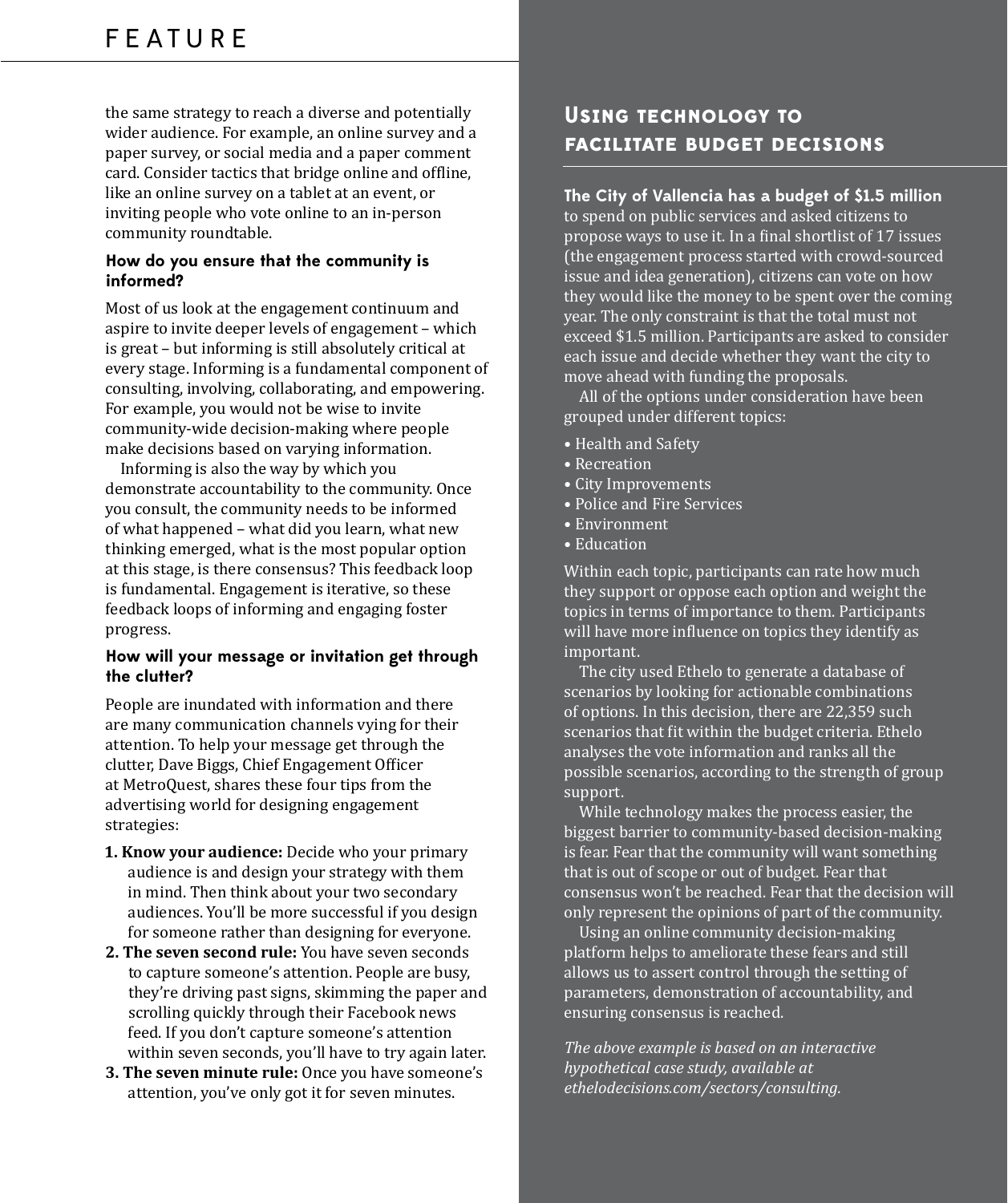Design your engagement activity to take fewer than seven minutes, or if that's not possible, split it up into seven-minute sections. Always let the person know how much time their involvement will take.

**4. Use visuals over text:** us more quickly, evoke emotion, and are more memorable than text. Use visuals for every kind of engagement you do.

Engagement is not one-size-fits-all and what is appropriate for one initiative will not be appropriate

# What is appropriate for one initiative will not be appropriate for the next.

for the next, just as the online communication method that works well for one subgroup within your community will not work for another. Learn and be curious

about what other communities are doing. With the growth in engagement methods available to us, it's unlikely you will be able to try them all. But if you are strategic and always keep your audience at the front and centre of your efforts, you will likely create real opportunities for people to engage with you.

#### **The possibilities of community decision-making**

It is only with the advent of newer technology platforms that deeper forms of engagement are even possible online. Now we can engage the community with crowdsourcing, online mapping, online budgeting, and online decision-making, using platforms such as IdeaScale, MetroQuest, TownHall Social, CrowdGauge, and Delib, to name a few.

If there's one area of community engagement where I see huge potential for the use of technology, it is in community-based decision-making: Placing the final decision making power in the hands of the community. It is the deepest form of engagement on the Community Engagement Continuum.

The only way we could do community-based decision-making a decade ago was through voting. Now, large scale decision-making has become possible and easy to conduct because of advances in online technologies and the intersection of data collection, data calculation, and social reach.

Ethelo Decisions is one platform that makes community decision-making possible. It combines functionality like surveying, commenting, and analytical processing to solve pressing community and organizational challenges. With technology like this, the potential use-cases are endless - from public consultations, to strategy development, planning, program and service design, participatory budgeting, fund distribution, dispute resolution, and policy development.

#### **Setting parameters**

Community-based decision-making platforms allow for setting criteria or constraints that must be met for all possible solution scenarios. This way you will never run into the situation where the community chooses a solution that doesn't fit within your mandate. For example, when electing board members or a working group, your parameters may be that the board must include 10 members, of which at least 40 percent are male, 40 percent are female, one is an accountant, and two are people with lived experience.

With each additional parameter you can see how many scenarios are possible. With these parameters set, all solutions will then fit within your required mandates.

#### **Demonstrating accountability**

There's always a question of accountability with a community-based decision-making process - how can I be sure that the full community voice is represented? I would argue that you need to do everything in your power to ensure all demographics are invited in to your process and that there aren't barriers to participation, but at the end of the day the community needs to be accountable for sharing its opinion if it wants its opinion to count. It's the same as a traditional voting system.

You can, of course, use technology to assist in ensuring accountability as well. The process can be designed to be invite-only. If you have specific people that must be involved, you can restrict access and only analyze the results once all participants, or a certain percentage of participants, have contributed. You can also ask demographic information, such as postal code, age, or background, to ensure that the contributions are representative of the community. And if you're worried about misuse of the system, these platforms typically have a built-in functionality that tracks input to detect and correct double voting.

#### **Getting to consensus**

How do you ensure that the final decision is something the community wants? What if the community is fragmented?